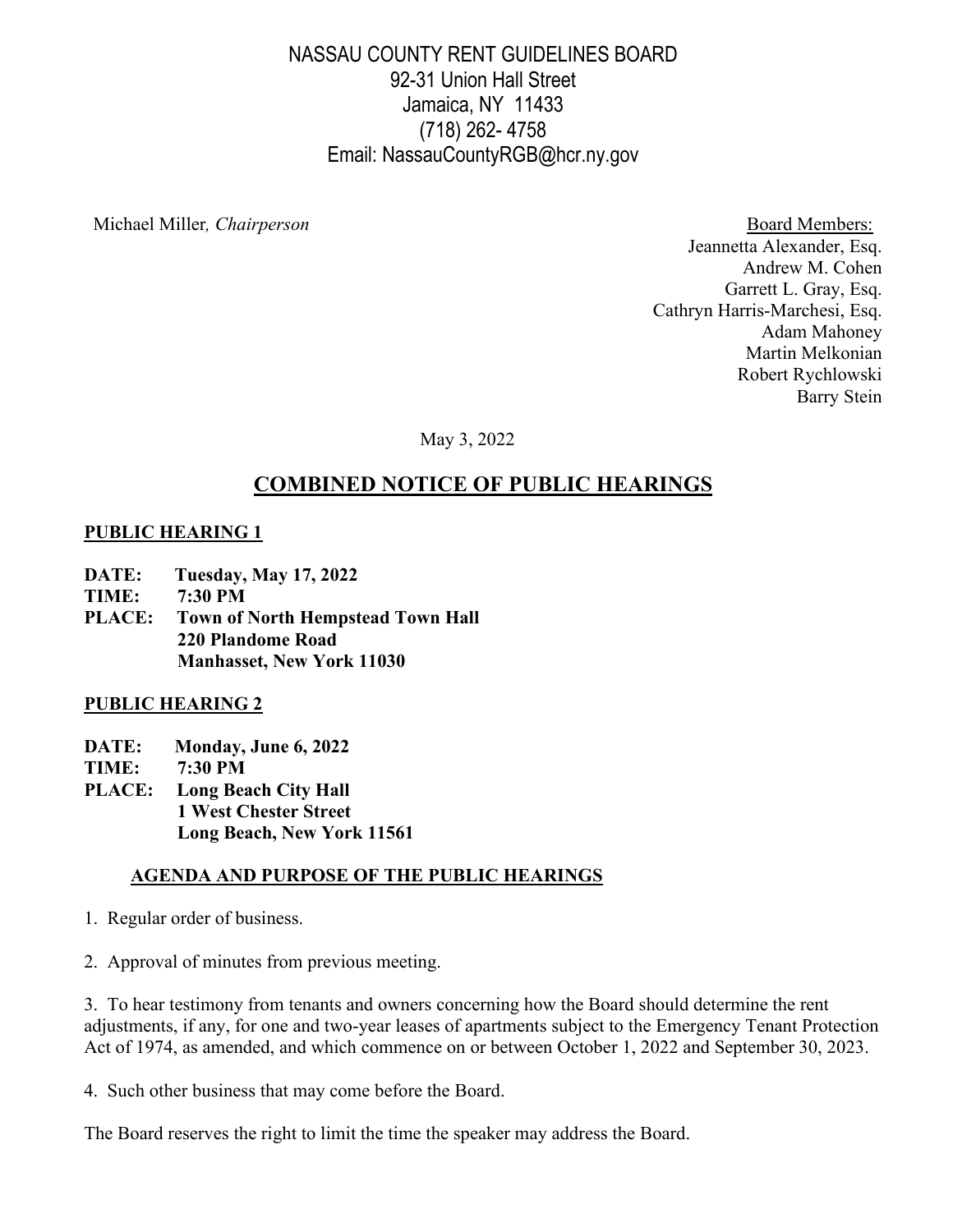## **COMBINED NOTICE OF PUBLIC HEARINGS**

#### **PRESENTATION HEARING**

**DATE: Tuesday, June 21, 2022**

**TIME: 7:30 PM**

**PLACE: Nathan L.H. Bennett Pavilion One Washington Street Hempstead, NY 11550**

## **AGENDA AND PURPOSE OF THE PRESENTATION MEETING**

- 1. Regular order of business.
- 2. Approval of minutes from previous meeting.

3. To receive testimony in the form of formal presentations by tenants and landlords and their representatives concerning:

- a. The economic conditions of the residential real estate industry in the cities, towns, and villages of Nassau County with apartments subject to the Emergency Tenant Protection Act of 1974 (ETPA), including the prevailing and projected rates of the following:
	- 1. Real Estate taxes and sewer water rates.
	- 2. Gross operating and maintenance costs, including insurance rates, governmental fees, cost of fuel, and labor costs.
	- 3. Costs and availability of financing, including effective rates of interest.
	- 4. Overall supply of housing accommodations and over-all vacancy rates.

4. Such other business that may come before the Board.

The information received will be used with other data to establish the guidelines for rate adjustments, if any, for housing accommodations subject to the Emergency Tenant Protection Act of 1974 in Nassau County for leases of one and two years which commence on or between October 1, 2022 and September 30, 2023.

**Please Note:** Due to time constraints, the Board reserves the right to prescribe a time limit for each speaker. It is requested that each speaker submit thirteen (13) copies of his or her written presentation, if any, to the Board so that there may be enough copies for each member of the Board and its staff.